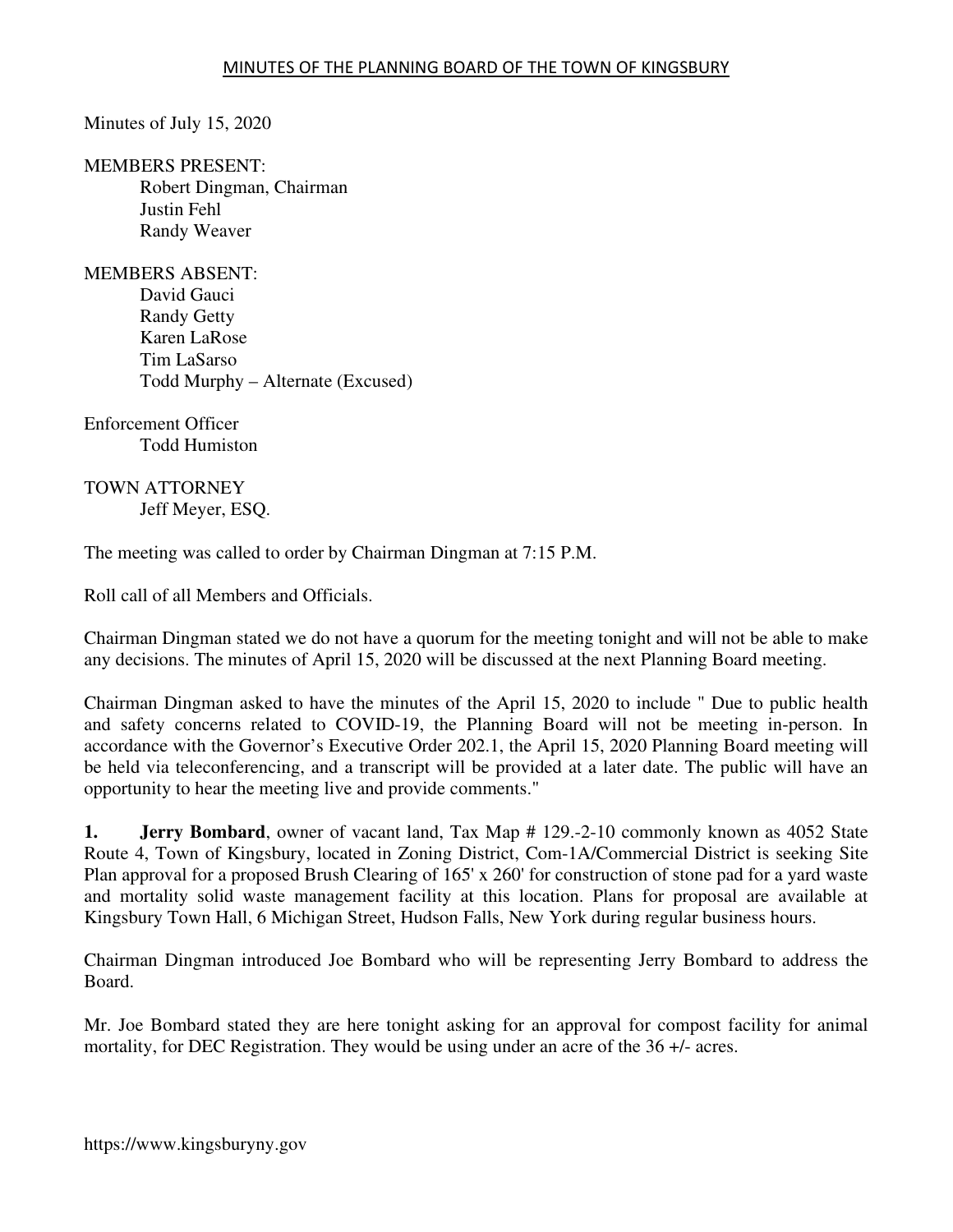Planning Board Meeting July 15, 202 Page 2 of 5

Mr. Bombard stated Cornell Waste Management Institute accepts this and Department of Environmental Conservation (DEC) approves this.

Chairman Dingman questioned Mr. Bombard if he has DEC permit.

Mr. Bombard stated DEC is waiting for an approval from the Town Planning Board before they will issue a permit.

Chairman Dingman asked Mr. Bombard to explain the need for this type project.

Mr. Bombard stated not everyone has the means to bury the deceased animals on their property. Cornell devised a method to compost the animals for disposal of them. DEC regulates this process. Mr. Bombard stated they can take care of roadkill as well but, the Townships are exempt from this process. They will be taking animals from farmers, horse owners, butchers as well as hunters. DEC permit covers any animal mortality.

Chairman Dingman question Todd Humiston, Enforcement Officer about the mulching project that is already there.

Mr. Humiston stated they are here tonight to get approval for the mulching business and the animal mortality compost.

Mr. Weaver questioned Mr. Bombard on how the business will operate.

Mr. Bombard stated the City of Glens Falls and local residents bring in yard waste. You need carbon to break the animals down and this comes from brush, leaves and wood chips. It is also called "green brown black".

Mr. Fehl questioned the limit of carcasses they can have at one time.

Mr. Bombard stated according to DEC they can bring in 240 to 400 carcasses per acre. They also have to be 200 feet away from any neighboring houses.

Attorney Meyer and Chairman Dingman stated they like the way this project is written.

Chairman Dingman opened the Public Hearing and will remain opened for future meetings.

Paul Bromley, 270 Kingsbury Road, stated he is neighbors with the Bombard's and feels they are hard workers. His issue is that this has been going on for a long time. He feels cows should be taken care of at the dairy farms and not transported to this site. Mr. Bromley questioned Mr. Bombard how it works with a deceased horse in regard to what the veterinary uses to euthanize the animals.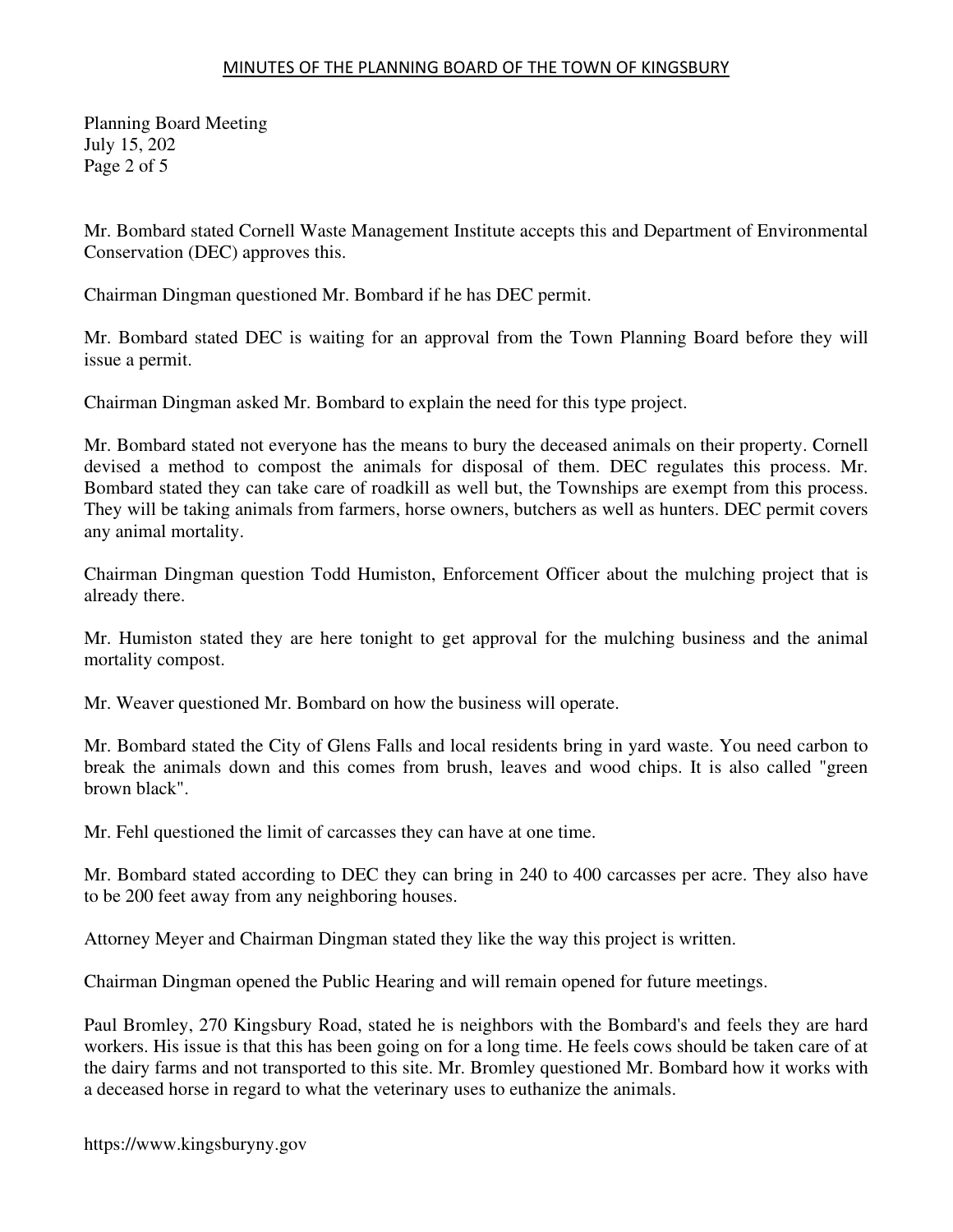Planning Board Meeting July 15, 202 Page 3 of 5

Ken Spaulding, 42 Kingsbury Road, stated he hopes the Town has control with enforcement and monitoring if this project has an approval. He has seen trucks going to the property with animals in them. The Town does not have any guidelines as to how this operation should run.

Chairman Dingman stated part of the stipulation would be a they will have to keep a log.

Mr. Bombard stated he provided a sample log in the packet for the board members and is part of DEC's permit. It is an operational manual.

Dan Colomb, 726 County Line Road, questioned what happens to the bones.

Mr. Bombard stated the bones will disintegrate.

Mr. Fehl stated this proposal is written very good but, we have to make sure you are going to do what you stated in the proposal.

Dennis Kelly, 672 County Line Road, had questions on the hauling of the dead animals. Is there a plan so that the neighbors are not subject to seeing this.

Mr. Bombard stated he will be doing all of the hauling of the animals.

Discussion ensued among the Board with questions addressed by the Applicant.

**2. Dennis Vadnais II**, owner of vacant land, Tax Map # 155.-1-11 commonly known as 1052 Towpath Road, Town of Kingsbury, located in Zoning District, IND-75 Industrial District is seeking Site Plan approval for a proposed Pole Barn on the site of existing propane storage and distribution facility at this location. Plans for proposal are available at Kingsbury Town Hall, 6 Michigan Street, Hudson Falls, New York during regular business hours.

Chairman Dingman introduced Dennis Vadnais to address the Board.

Mr. Vadnais stated he is proposing to build a 25' by 90' pole barn at this site. The pole barn will be used to cover the existing propane storage and distribution facility. This will have a dirt floor. He will have to go in front of the Zoning Board of Appeals for a variance. The variance he is requesting is 28 feet. The minimum set back in this district is 50 feet.

Mr. Vadnais stated he believes rather than adjusting the size of the building and being the location of where it is, he thought it would be better to do it this way.

Chairman Dingman opened the Public Hearing and will remain opened for future meetings.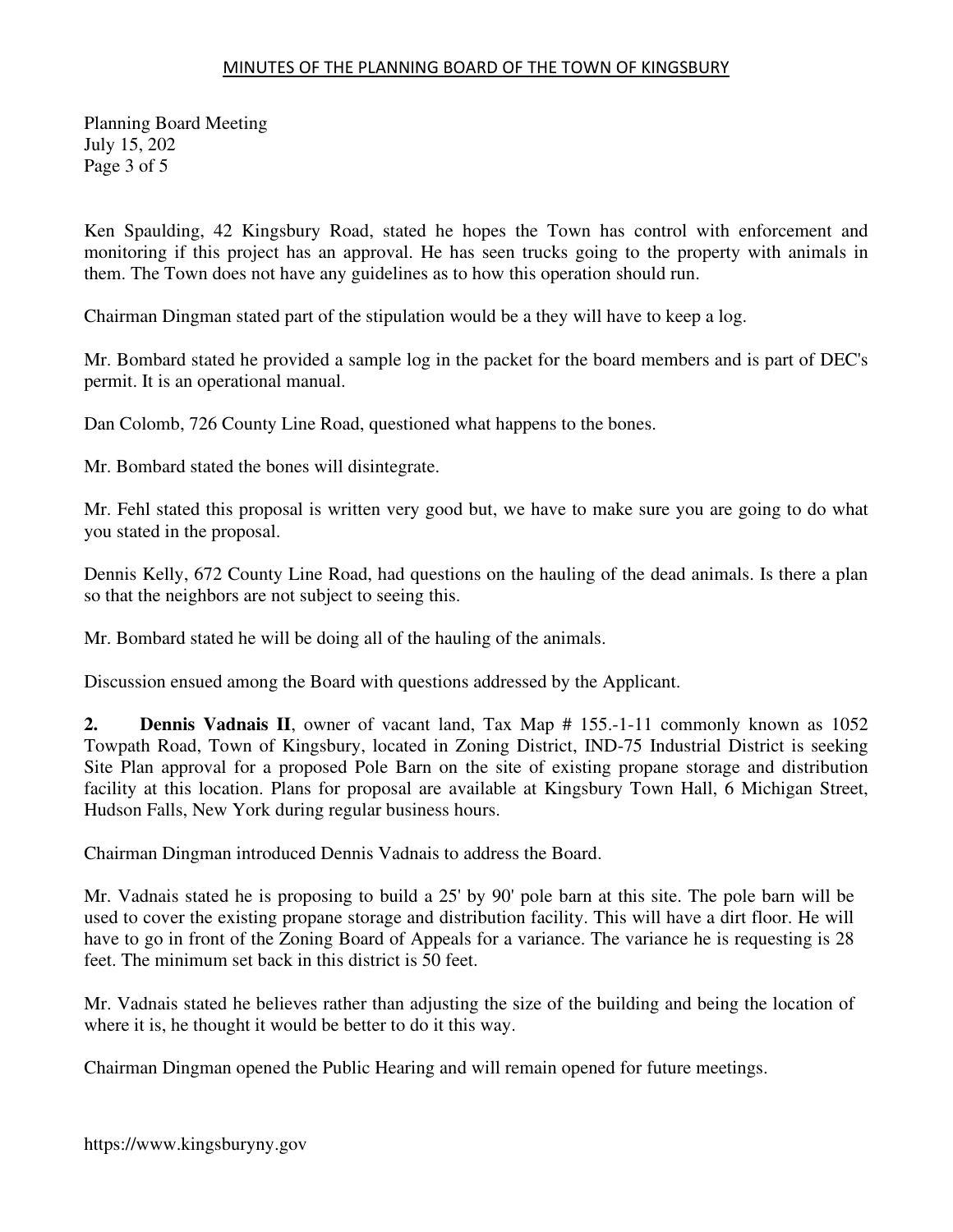Planning Board Meeting July 15, 202 Page 4 of 5

Bryan King, Jr., Fire Chief of Kingsbury Vol. Hose Co. #1, had concerns with the bike trail going through this area and the fire trucks being able to get to his property if need be. He stated the Canal Corp blueprints show a guard rail going in as well.

Mr. Vadnais stated the pole barn will have a dirt floor and no electricity. They have vehicles parked there that will be moved into the pole barn. As far as the guard rails he is hoping to be able to work this out with the Canal Corp. He has to be able to have deliveries.

Mr. King questioned if there will be a contact number to get into the property.

Mr. Vadnais state the property will be gated and there will be a contact number available to the fire company.

Discussion ensued among the Board with questions addressed by the Applicant.

The Board recommended Mr. Vadnais to go to the Zoning Board of Appeals meeting on July 30, 2020.

**3. Kingsbury Solar LLC**, contract vendee Tax Map # 127.-1-33.3, commonly known as 684 County Line Road, Kingsbury, NY located in Zoning District, Residential Agricultural RA-1A for Site Plan Review for a proposal to operate a Solar Energy Facility at this location. Plans for proposal are available at Kingsbury Town Hall, 6 Michigan Street, Hudson Falls, New York during regular business hours.

Chairman Dingman introduced Andy Thomas, Bullrock Solar, LLC. Mr. Thomas stated he is a Solar Project Developer and a Solar Project Contractor.

He is here tonight representing Kingsbury Solar LLC, which is a private company that he put together and to propose this project. The project is located at 684 County Line Road, Kingsbury. He was at the January 15, 2020 meeting to introduce this project.

Mr. Thomas stated from the information that he received at the January 15, 2020 meeting he has taken photos viewpoints looking on the road, changes to the landscaping and details pertaining to the wetlands.

He is here tonight to get comments and feed back from the Board and neighbors.

Chairman Dingman asked if Mr. Thomas has talked to the neighbors since the last meeting.